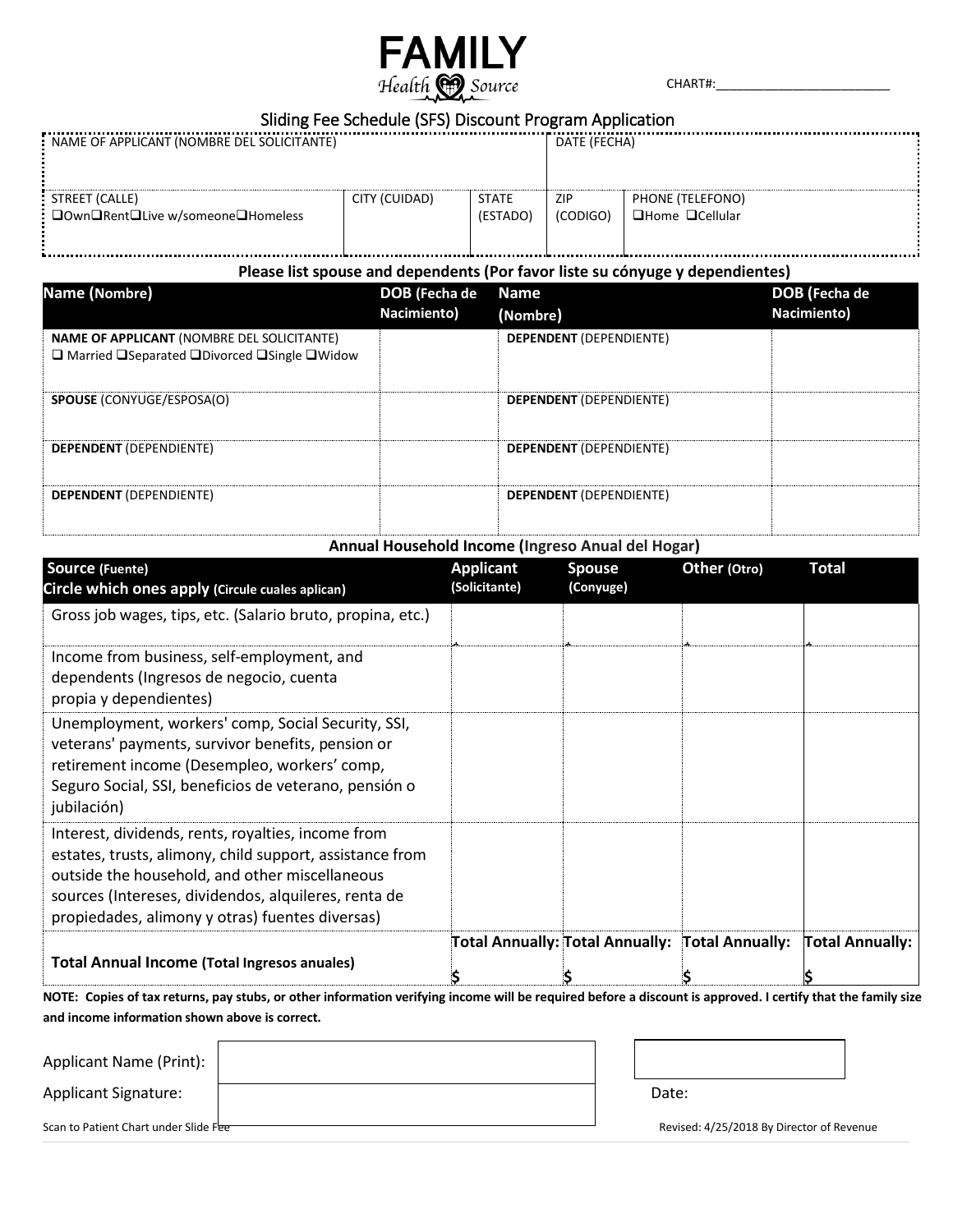|  | Sliding Fee Schedule (SFS) Discount Program Application |  |  |  | Page 2 |
|--|---------------------------------------------------------|--|--|--|--------|
|--|---------------------------------------------------------|--|--|--|--------|

|                                                                                                                                                                                                                                | Office Use Only                            |  |  |  |  |
|--------------------------------------------------------------------------------------------------------------------------------------------------------------------------------------------------------------------------------|--------------------------------------------|--|--|--|--|
| Applicant's Name: Name and Applicant and Applicant and Applicant and Applicant and Applicant and Applicant and Applicant and Applicant and Applicant and Applicant and Applicant and Applicant and Applicant and Applicant and | Date of Birth: National Property of Birth: |  |  |  |  |
| Approved Discount: □Slide A □Slide B □Slide C □Slide D □Slide E DENIED: □Full Pay PRIOR SLIDE?                                                                                                                                 |                                            |  |  |  |  |
| Name of Staff:                                                                                                                                                                                                                 | REASON DENIED:                             |  |  |  |  |

Approved by Signature: \_\_\_\_\_\_\_\_\_\_\_\_\_\_\_\_\_\_\_\_\_\_\_\_\_\_\_\_\_\_\_Date Approved: \_\_\_\_\_\_\_\_\_\_\_\_\_\_\_\_\_\_\_\_\_\_\_\_\_\_\_\_\_\_\_\_\_\_

| <b>Family Health Source Verification Checklist</b>                                      |                                                                                                                           | Yes | <b>No</b> |
|-----------------------------------------------------------------------------------------|---------------------------------------------------------------------------------------------------------------------------|-----|-----------|
| Identification:                                                                         | Driver's license, Passport, Farmworkers ID or other picture ID                                                            |     |           |
| Prior year tax return:                                                                  | Tax return provided for Year:                                                                                             |     |           |
| If Adult Dependents: Need proof of their income or<br>Notarized Verification of Support |                                                                                                                           |     |           |
| Income:                                                                                 | 4 Recent Paystubs if paid weekly or<br>2 Recent Paystubs if paid bi-weekly                                                |     |           |
|                                                                                         | Unemployment, Workers Comp, Social Security, SSI, veteran's<br>payment, survivor's benefit, pension/retirement, IRA, etc. |     |           |
|                                                                                         | Interest, dividends, rental income, royalties, income from<br>estates, trust, alimony, child support, etc.                |     |           |
| If Homeless:                                                                            | Homeless Shelter Verification and<br>Notarized Verification of Support by person providing support                        |     |           |
| If No Social Security #:                                                                | Two forms of ID                                                                                                           |     |           |
|                                                                                         | If claiming dependents, we need birth certificates                                                                        |     |           |
| If no income:                                                                           | Notarized Verification of Support by person providing support                                                             |     |           |
| If Self-Employed:                                                                       | Need Last tax return or<br>Notarized Verification Income Form                                                             |     |           |
| Third Party payor:                                                                      | Appointment made with enabling services                                                                                   |     |           |
|                                                                                         | WVHA Health Card Program application given                                                                                |     |           |